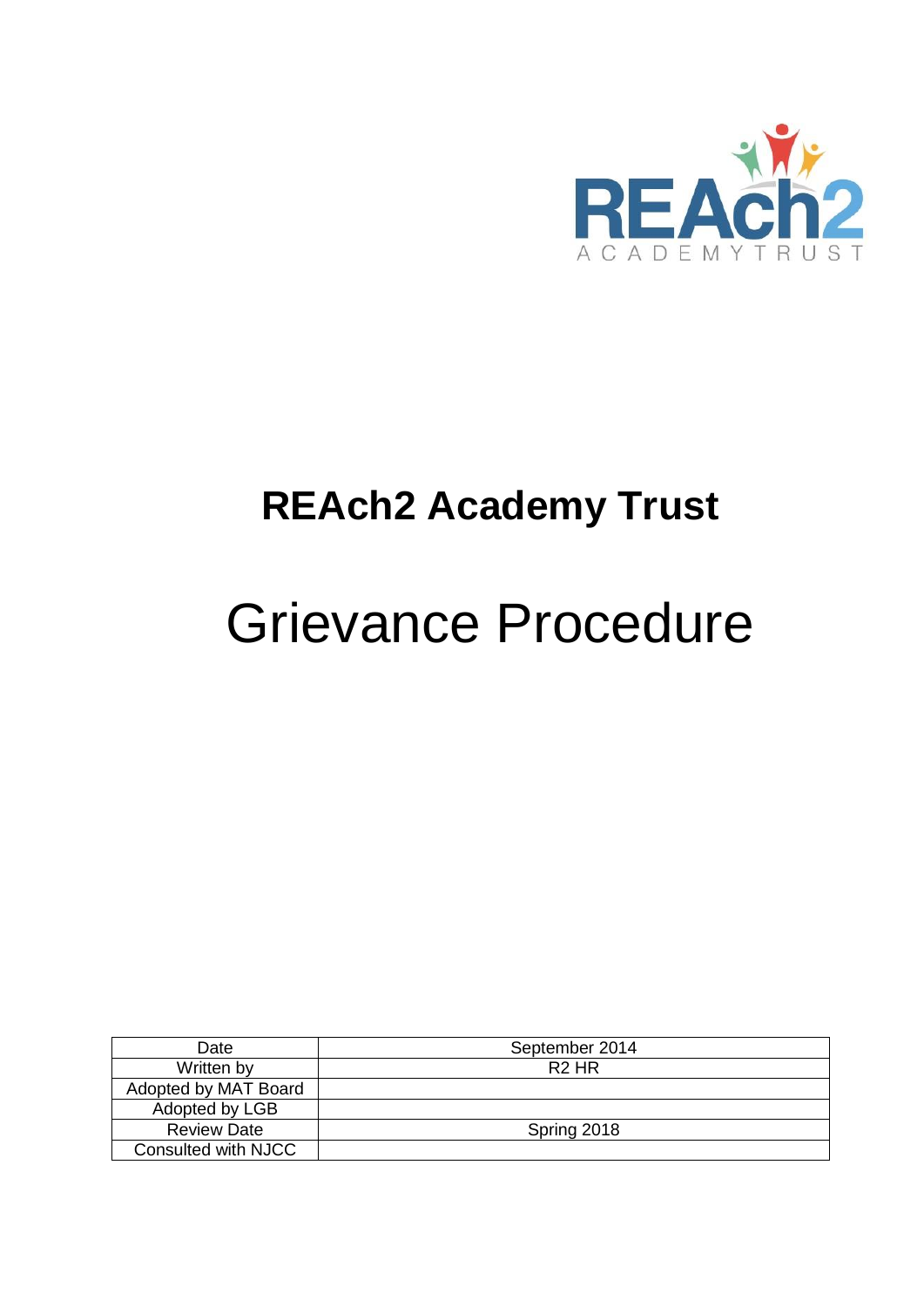## **Contents Page**

| 1       |            |
|---------|------------|
| 2       |            |
| 2.4     |            |
| 2.5     |            |
| 2.6     |            |
| 3       |            |
| 3.3     |            |
| 3.4     |            |
| Process |            |
| 4       |            |
| 4.6     |            |
| 5       |            |
|         |            |
|         |            |
| 6       |            |
| 7       |            |
| 8       |            |
| 9       |            |
| 10      |            |
|         |            |
|         |            |
|         | Appendices |
|         |            |
|         |            |
|         |            |
|         |            |
|         |            |
|         |            |
|         |            |
|         |            |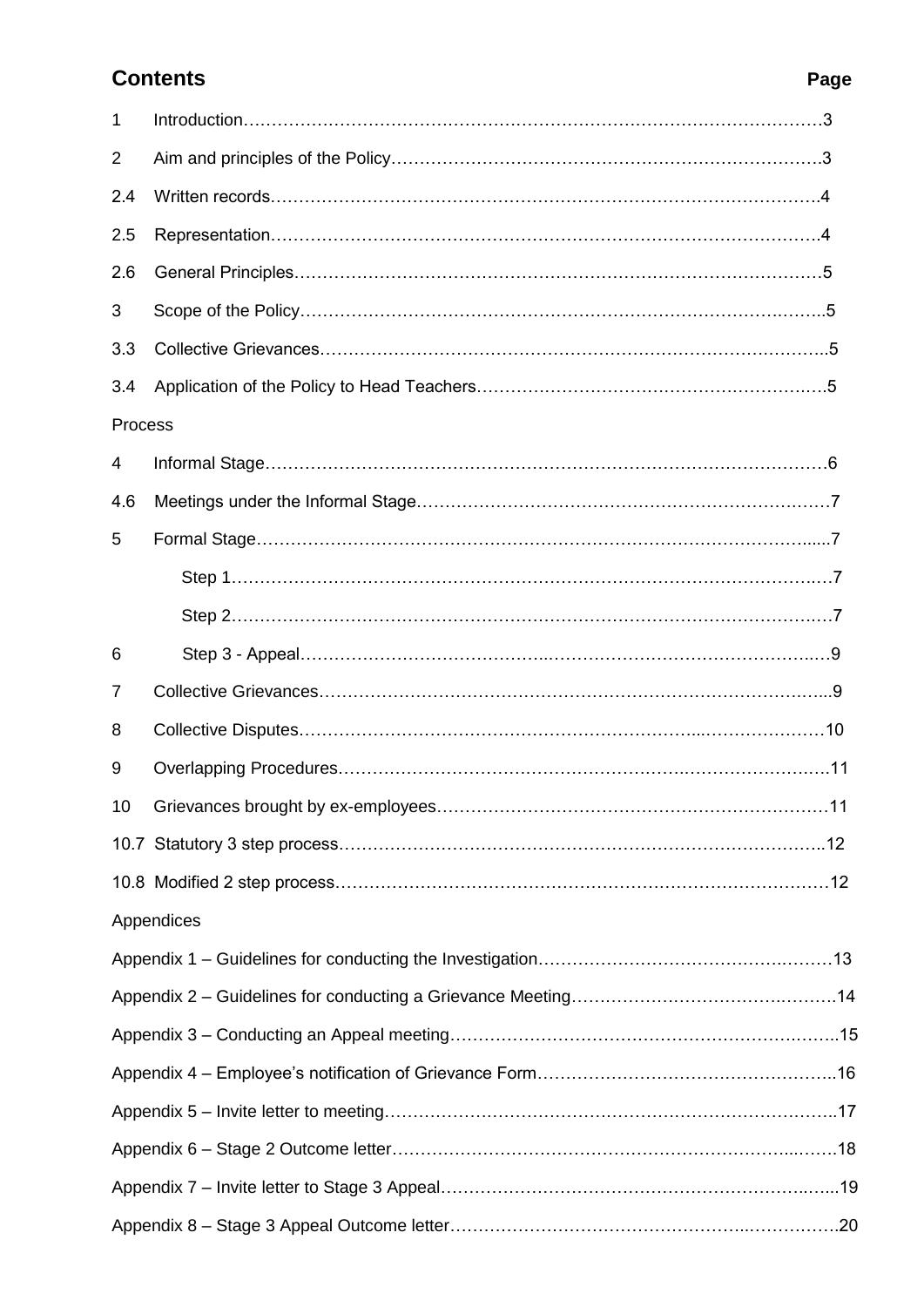## **1 Introduction**

- 1.1 The purpose of this policy is to ensure that all employees of REAch2 academies with a grievance relating to their employment, can use a procedure which can help to resolve grievances as quickly and as fairly as possible.
- 1.2 The procedure has been adopted by the REAch2 [insert name] MAT Board and by the [insert name of academy] Local Governing Body on the dates shown on the front page. This policy has been consulted on with the recognised teacher and support staff unions through the REAch2 National Joint Consultative Committee.

## **2 Aims and Principles of the Policy**

- 2.1 This policy is designed to:
	- Facilitate LGBs, MAT Boards, Head Teachers, Executive Principles and all staff resolve individual grievances by working to the following principles:
	- Allow the employee to put his/her case
	- Inform that employees should, wherever possible, seek to resolve their differences informally in the first instance, without recourse to formal procedures.
	- Ensure that there is an informal resolution of grievances as near as possible to the point of origin, in an atmosphere of trust and confidentiality, in order to enable colleagues to resume productive and professional working relationships more easily in the future.
	- Ensure that the REAch2 Grievance Procedure known to all staff and is freely available to them.
	- Ensure that formal grievances are investigated and resolved in a transparent, fair, consistent and systematic way.
	- Inform that both parties to a formal grievances have a right to be accompanied by a trade union representative or work colleague at all stages.
- 2.2 For the purposes of the formal procedure, the term 'grievance' is defined as a complaint meeting the following stipulations:
	- The grievance must be specific to the individual employee. For complaints about collective matters, for example, pay, conditions of service issues, or where there is another recognised route available, then the relevant policy will apply. Where there are a number of individual grievances about the same issues then this policy may be used as a means to resolving the complaints.
	- The grievance must relate to the individual employee's employment.
	- The grievance itself must be substantial in terms of the facts as stated by the complainant. These would need to represent significant grounds for complaint.
	- The grievance must involve a complaint of unfairness rather than simply because an employee disagrees with a decision that has been taken. In practice this means that the grievance must involve deprivation of a benefit to which the employee is entitled, or that they have been treated in a biased manner, or have been induced to do something by misrepresentation.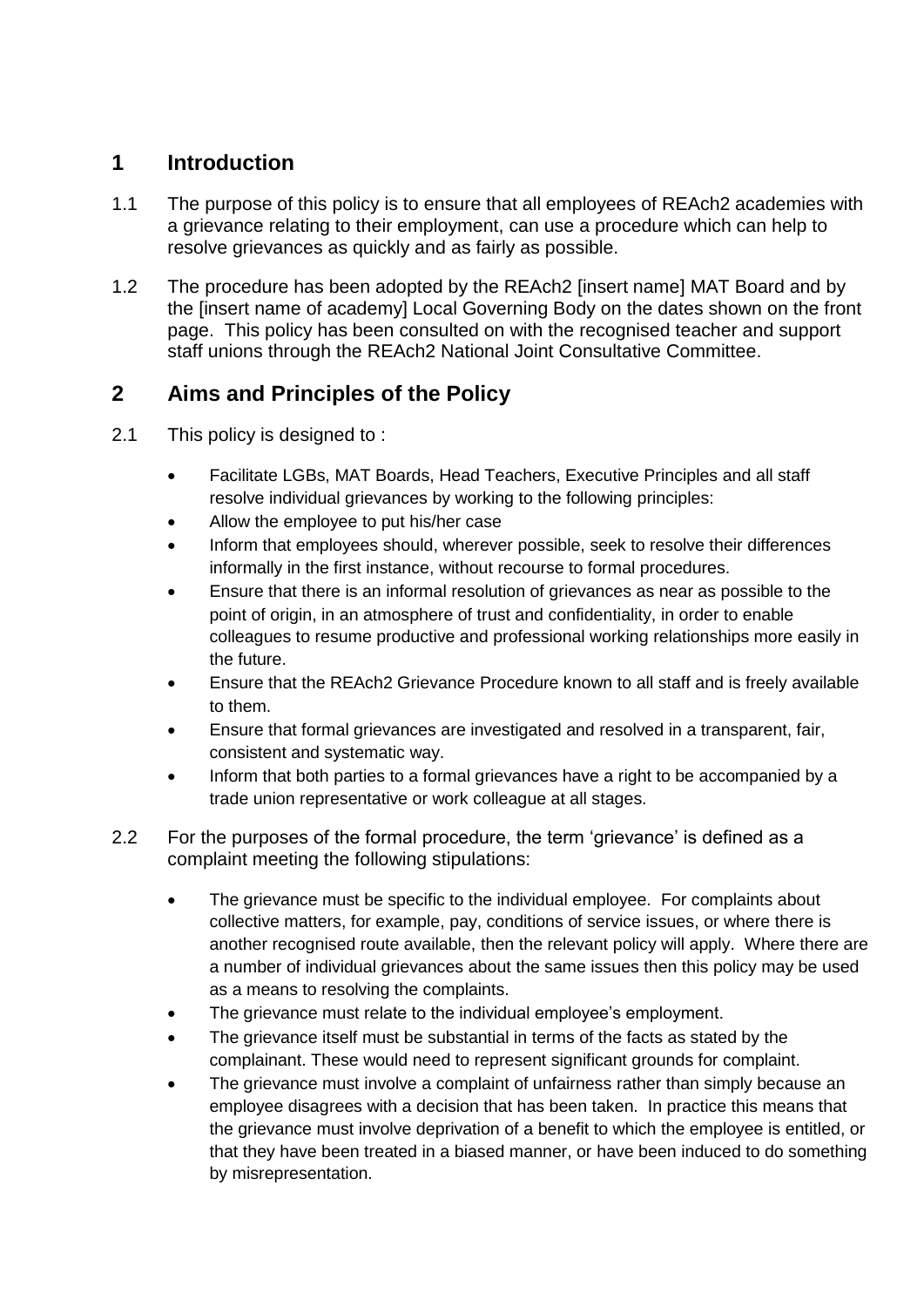- Resolution and redress must not be impracticable.
- The policy may be used for grievances ;
- Between colleagues where there is no line management relationship;
- Between an employee and his/her manager(s) including not only the line manager, but the line manager's manager etc. an employee, including the Head Teacher, and a governor.
- Between an employee and REAch2
- 2.3 The policy is not to be used for grievances about:
	- Disciplinary action;
	- Termination of employment;
	- National Insurance, Income Tax or pensions;
	- Pay or performance management;
	- Harassment and bullying.

All of which are covered by separate policies

#### **2.4 Written records**

- 2.4.1 Written records of any grievance must be kept. These records should be treated as confidential and be kept no longer than necessary in accordance with the Data Protection Act. Records should include:
	- The nature of the grievance/original record of the grievance
	- Decision and actions taken with reasons
	- Whether an appeal was made
	- The outcome of any appeal
	- Subsequent developments
- 2.4.2 Notes should be taken at all grievance meetings. The employee raising the grievance and the employee whom it is raised against should sign the notes from their own meetings as a true record. Witnesses should be informed that their statements and meeting notes may be disclosed to all parties concerned. There may be special circumstances (for example to protect a witness) where the employer may withhold certain information. This must be agreed with the REAch2 Head of HR.

#### **2.5 Representation**

- 2.5.1 At all stages of the procedure, either party has the right to be accompanied and/or represented by his/her trade union or professional association representative or by a work colleague.
- 2.5.2 Where a grievance is against an accredited trade union or professional association representative, no action shall be taken unless and until the matter has been discussed by the Head teacher (or a person acting on their behalf), with REAch2 Head of HR and a full-time officer of that trade union or professional association.

#### **2.6 General Principles**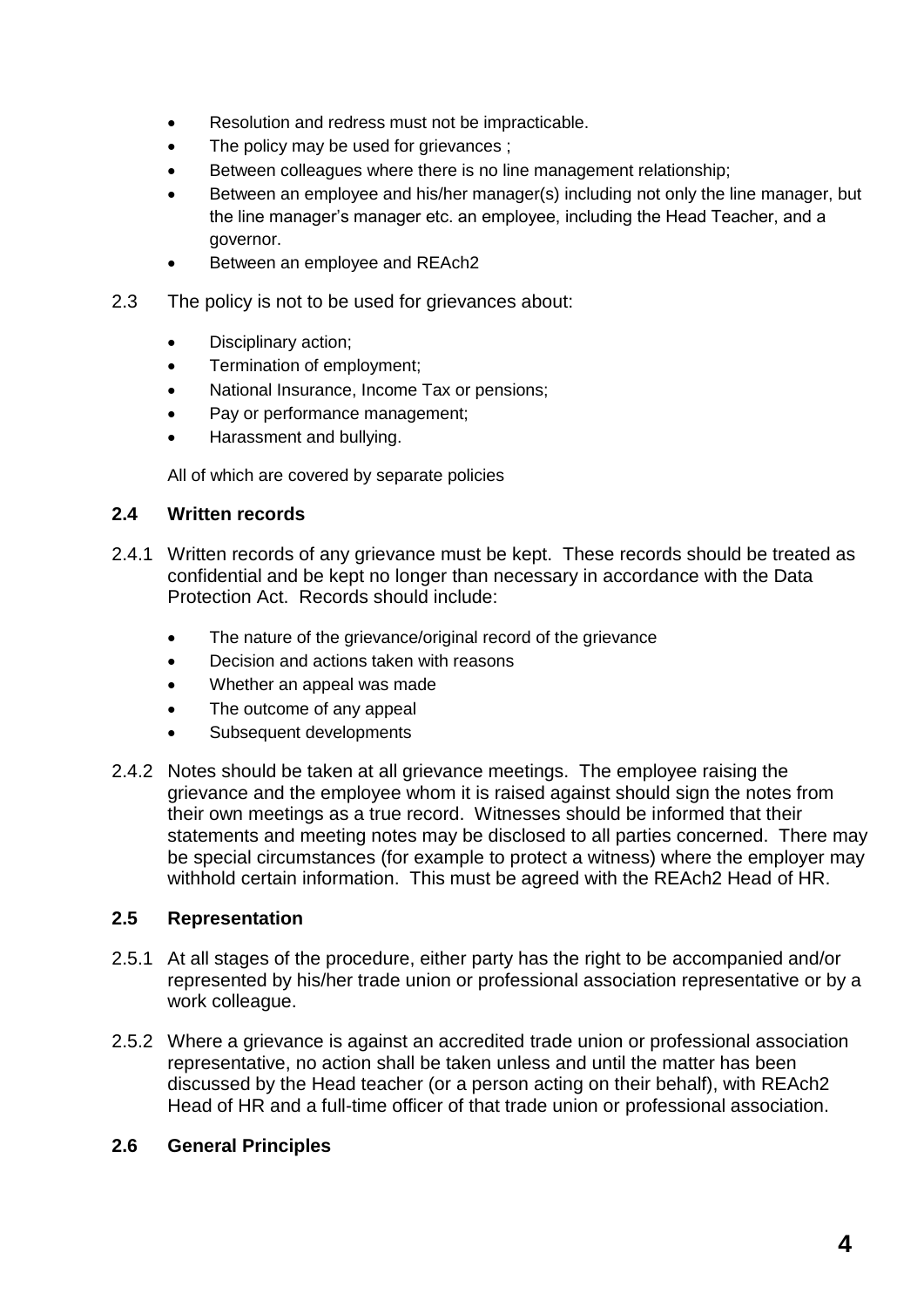- 2.6.1 Time limits in the policy should be adhered to whenever possible, they may be altered to meet particular circumstances by agreement between the parties. There will be a balance between the principle of resolving a grievance promptly and that of ensuring sufficient time is taken to find a resolution that allows everyone to return to normal working as quickly as possible.
- 2.6.2 Employees will not be victimised for raising a grievance or for supporting a colleague to raise a concern.
- 2.6.3 All parties involved in a grievance have a responsibility to attend meetings, provide honest and factual information, act with integrity, and treat each other with respect as well as maintaining confidentiality.
- 2.6.4 All parties must be aware that the outcomes of a grievance procedure may need to be justified before an employment tribunal or court.
- 2.6.5 Governing bodies, Head Teachers and managers must be aware that access to the grievance policy does not require completion and submission of a formal notice of grievance. A written complaint that falls within the scope of a grievance procedure should be dealt with using the trust policy, even where the complaint is not presented on the recommended Notice of Grievance.

#### **3 Scope of the Policy**

- 3.1 The Grievance Policy is for current employees only. However, if an employee's letter of resignation indicates that their decision to leave relates to a perceived grievance, it is possible that their resignation could be a precursor to the former employee taking a 'Constructive dismissal' claim to an Employment Tribunal. In these circumstances the Head Teacher should seek advice from REAch2 Head of HR.
- 3.2 If employees raise issues about matters not entirely within the control of the organisation, such as issues around behaviour of parents towards them. These should be treated in the same way as other grievances, and it should be made clear to third parties that issues will be dealt with seriously, and action taken, if necessary, to protect employees.

#### **3.3 Collective Grievances**

3.3.1 If more than one person has the same grievance then the processes under Collective Grievances should be followed (Section 7)

#### **3.4 Application of the policy to Head Teachers**

- 3.4.1 The term employee includes Head Teacher, to whom this policy applies in full.
- 3.4.2 If a Head Teacher or Head of School wishes to raise a grievance, they should first try to resolve concerns informally through discussion with their Executive Principal and/or Chair of Governors. If they are unable to resolve the grievance in this way, the HT or HoS should write to the Executive Principal / Chair of Governors, who will then contact REAch2 Head of HR to agree a format for a formal procedure.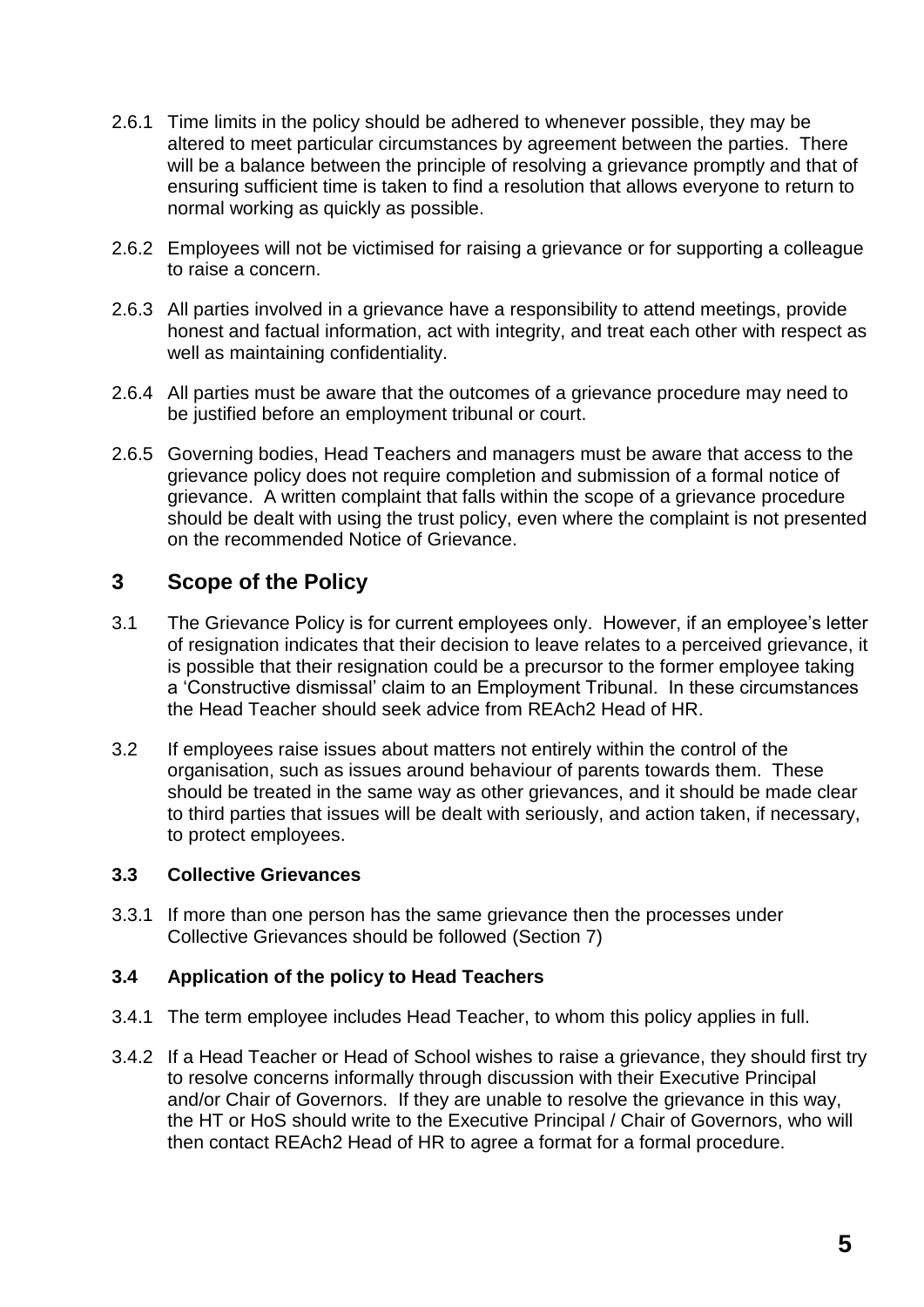3.4.3 If the Head Teacher wishes to raise a grievance against their Executive Principal or Chair of Governors, they should contact the REAch2 Head of HR for advice on how to resolve the issue.

#### **Process**

#### **4 Informal stage**

- 4.1 Many workplace problems can easily be solved at a local level and in an informal manner. Employees should feel encouraged to bring their concerns to their line manager or to the HT/HoS.
- 4.2 In all, but the most serious of grievances, it is strongly encouraged that employees raise a grievance informally first. Raising an informal grievance does not mean that it is not important, rather that open honest dialogue may be an easy and appropriate route to solve a concern before it escalates further.
- 4.3 Employees should endeavour to approach the member of staff about whom they are raising a grievance, to see whether the grievance can be resolved by informal discussion, before approaching the HT/HoS. If the grievance is about the HT/HoS the employee should still endeavour to approach the HT/HoS to see whether the grievance can be resolved through informal discussion. If the employee wishes to be accompanied by their trade union representative or professional association, this will not be unreasonably refused.
- 4.4 In the circumstances of a grievance being raised informally against a HT/HoS, the employee may, if they wish to, bring this to the attention of the Chair of Governors who will then arrange to resolve the matter informally.
- 4.5 Where an employee is aggrieved about any other matter relating to their employment, they should, in the first instance, discuss their concerns with their HT/HoS. At this stage the meeting should be as informal as possible and any request from the employee for professional association or trade union involvement will not be unreasonably refused.

| <b>Stage</b>                                   | <b>Meeting between</b><br>employee and:                                | If the grievance involves this<br>person, meeting will be with:                                 |
|------------------------------------------------|------------------------------------------------------------------------|-------------------------------------------------------------------------------------------------|
| Informal                                       | Line manager                                                           | HT (or Chair of Governors if HT)                                                                |
| Formal grievance meeting                       | HT (acting as the Grievance<br>officer)                                | Chair of Governors will nominate a<br>single governor to act as the<br><b>Grievance Officer</b> |
| Investigation carried out (if<br>necessary) by | <b>Investigation Officer</b><br>appointed by the Grievance<br>Officer) | Not applicable                                                                                  |
| <b>Grievance Hearing</b>                       | Panel of 3 Governors                                                   | Panel to include a representative<br>from the MAT Board                                         |
| Appeal meeting                                 | Panel of 3 Governors                                                   | Panel to include a representative<br>from the MAT Board                                         |

#### **Roles and Responsibilities**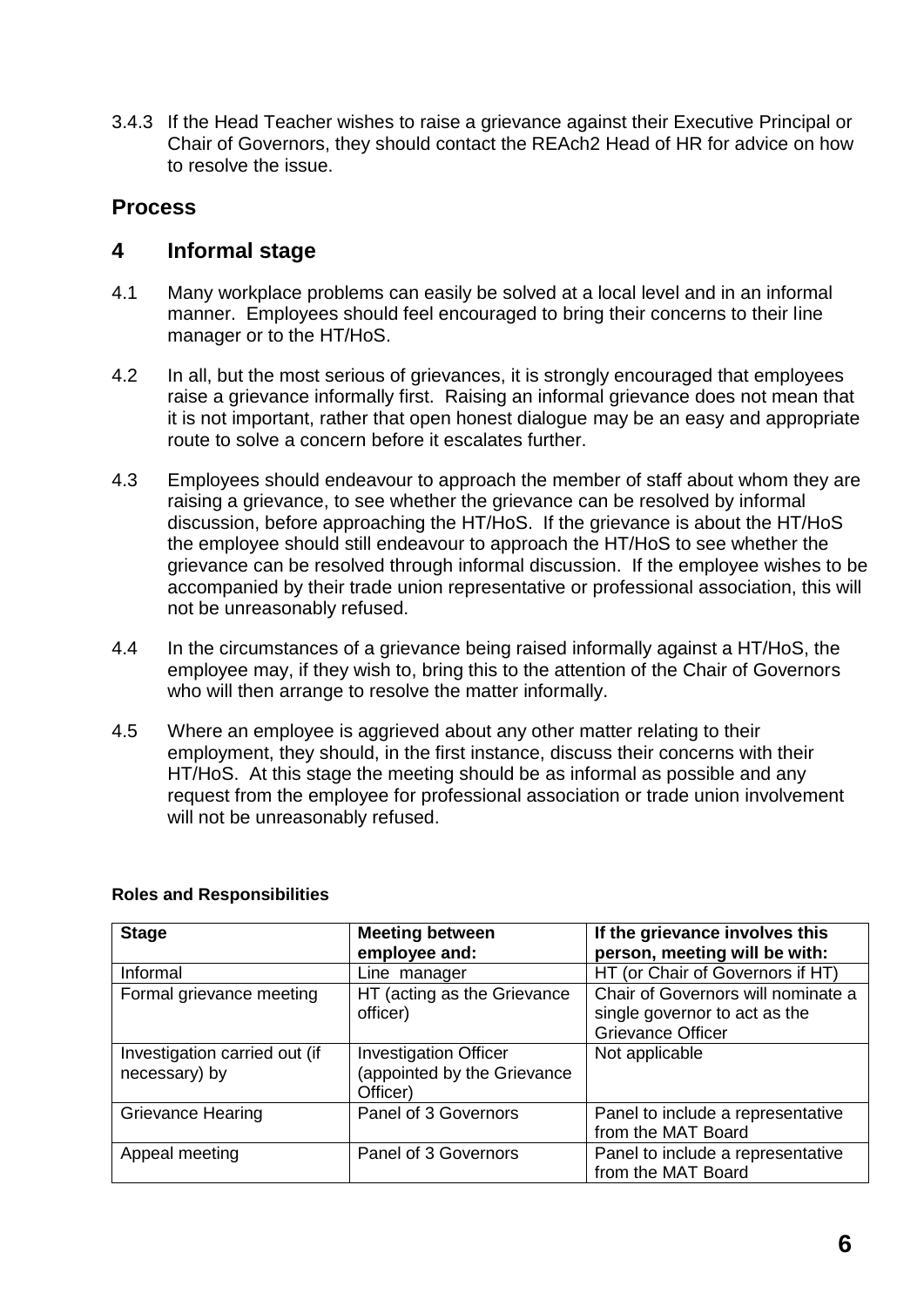#### **4.6 Meetings under the informal stage**

- 4.6.1 The line manager should seek to understand the employee's concern/s, what outcome the employee is seeking and whether any further meetings are required.
- 4.6.2 More than one discussion may be necessary to achieve a resolution at the informal stage. At the conclusion of the meeting/s, the employee and the line manager should agree what actions will be taken to achieve an acceptable outcome and by when.
- 4.6.3 It is good practice for the manager to make a note of this meeting, outlining the issues discussed, and the outcomes from the meeting. This note must be shared with the employee.

#### **5 Formal Stage**

#### **Step 1**

- 5.1 If the employee feels that their line manager has not been able to resolve their concerns adequately through the informal route then the employee should raise the grievance formally. This must be done in writing.
- 5.2 The employee must prepare a written statement of the facts and nature of their concern. There is a Grievance form which employees are encouraged to use for this purpose (although there is no requirement to do so).
- 5.3 The employee must give a copy of their written grievance to the Grievance Officer. This is usually the HT but in larger schools, it may be another member of the Leadership Team.
- 5.4 If the employee's grievance concerns their Grievance Officer, they should raise the grievance with the Chair of Governors who will either hear the grievance, or appoint a suitable representative to act as the Grievance Officer on this occasion.
- 5.5 If the grievance relates to a matter that is outside the scope of the HT (for example, a matter relating to REAch2 policy) then the grievance should be referred to REAch2 Head of HR. This should be done in confidentiality and in consultation with the employee and their representative/companion.
- 5.6 The Grievance officer will acknowledge the grievance in writing within 5 working days and will arrange for a meeting to take place within 10 working days of the grievance being raised.

#### **Step 2**

5.7 A meeting with the employee raising the grievance must be arranged by the Grievance officer as per the timescale above (i.e. within 10 working days of the formal grievance being raised). The employee may bring a representative/companion to the meeting. If the employee or his/her representative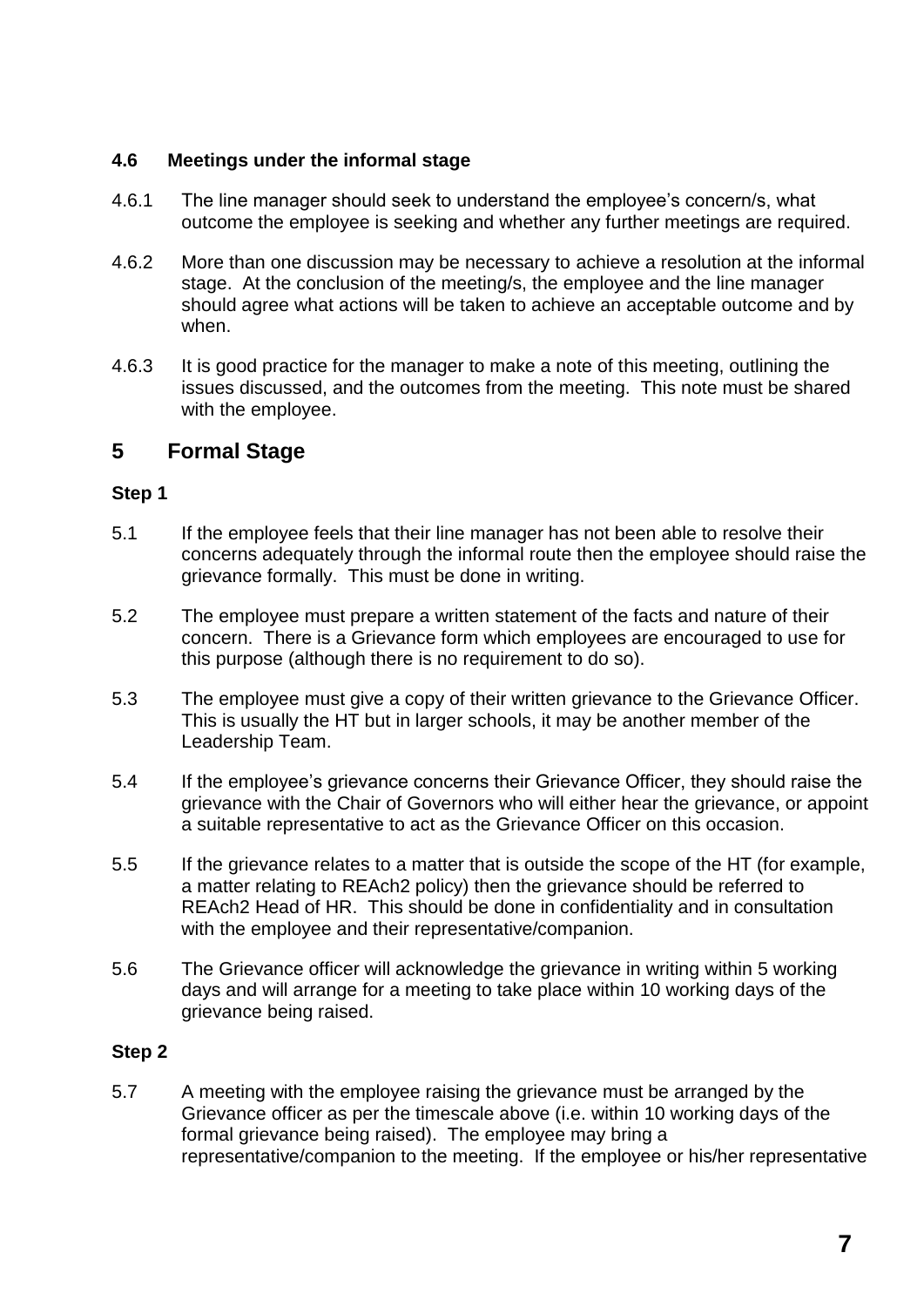are unable to attend on the date given, a suitable alternative date should be agreed upon, preferably within 5 working days of the original date.

- 5.8 The Grievance officer will lead the meeting and will ensure the employee has the opportunity to explain their concerns and say how they think the matter can be resolved.
- 5.9 It may be possible for the Grievance officer to resolve the grievance at this meeting. They may also determine that a joint interview (with agreement) may be the best course of action. It is more usual that they will need to investigate the facts of the grievance further (either themselves for simple fact finding, or an appointed Investigating officer for a full investigation) and appoint an investigating officer to investigate the grievance and then meet up again with the employee (and their representative) to discuss the outcomes. Advice can be sought from REAch2 HR on when a full investigation is appropriate. If it is necessary following this meeting, an Investigating Officer should be appointed within 2 working days.
- 5.10 The Investigating officer will if required convene separate meetings with witnesses and will carry out any other investigation necessary. The investigation should be completed in a timely manner and in strict confidentiality. The timescale for conducting an investigation is as follows:
- 5.11 The Investigating Officer contacts in writing, all those who s/he requires to meet within 5 working days of being appointed to the case.
- 5.12 Meetings should be arranged within 10 working days (in exceptional circumstances these timescales may be amended with the agreement of both parties – for example if a witness is on annual leave, or if there is a very large number of witnesses to meet.
- 5.13 The results of the investigation should be put in writing to the Grievance Officer within 10 working days of completing the investigation meetings.
- 5.14 Once the investigating officer has reported back to the Grievance Officer the results of the investigation, the Grievance officer will convene further meetings of the parties involved. The Grievance Officer will provide outcome letters at this meeting and a copy of the investigation report will have been made available to the employee in good time before the meeting
- 5.15 At the meeting the parties will be able to discuss the outcome of the investigation. It is important that this meeting does not become adversarial and should focus on the facts of the case.
- 5.16 Following this discussion the Grievance Officer will come to a decision. This should be, if possible, at the meeting with parties informed verbally of the outcome. In any case the Grievance Officer should confirm their decision in writing to all parties within three working days
- 5.17 .The outcome letter must contain the following information:
	- Whether the grievance is upheld in full, or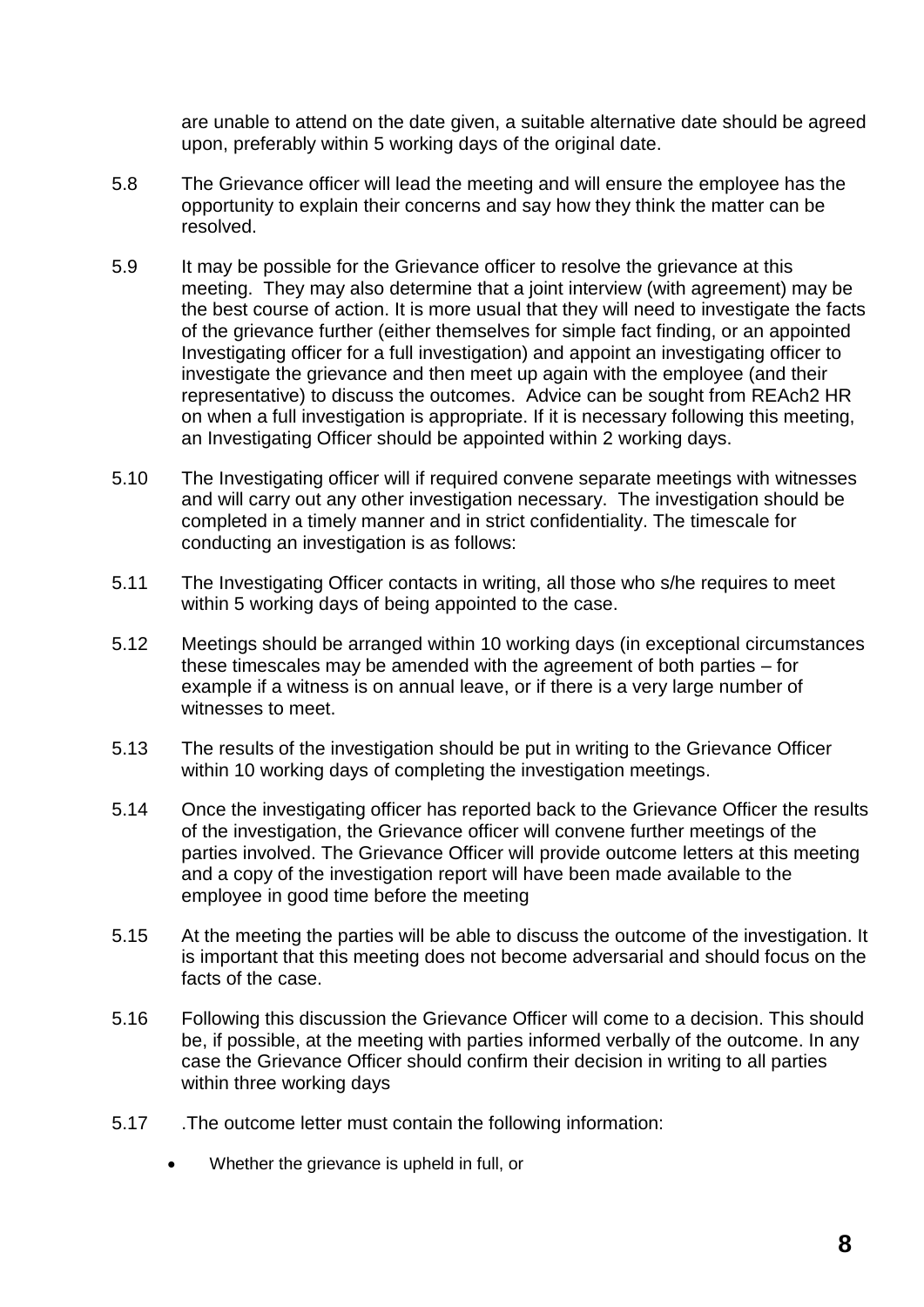- The grievance is rejected, or
- The grievance is partially upheld i.e. the Grievance officer agrees with some of the employee's concerns, but not others.
- The reasons for the decision.
- Any recommendations or agreed actions for the parties to take regarding resolution of the grievance (although the employee does not have the right to know what action will be taken in relation to another employee).
- The employee's right to appeal the decision, and the timescales involved in so doing (within 5 days of receiving the outcome letter).
- In addition to the above, the parties can be referred to mediation in agreement with REAch2 HR.
- 5.18 Notes must be taken at all meetings (a note taker may be arranged) and these must be shared with the subjects of the meetings afterwards.

## **6 Appeal – Stage 3**

- 6.1 If the employee is not satisfied with the outcome of the grievance investigation and meeting, they are entitled to appeal. This must be done in writing within 5 days of receiving the outcome letter as above.
- 6.2 The employee must write to the Grievance Officer, explaining the reason/s for their appeal. This letter will be forwarded to the Chair of Governors (or to the MAT Board chair if the Grievance Officer is the Chair of Governors). The Chair of Governors will acknowledge the appeal request in writing within 5 working days of receiving the request and will arrange for a meeting to take place within a further 10 working days.
- 6.3 The appeal must be heard by 3 members of the Governing Body. One of the governors will act as chair of the meeting. A note taker will be present to minute the meeting and an HR advisor may also be present to advise the panel.
- 6.4 At the Appeal meeting, the Chair will seek to understand
	- The employee's reasons for raising an appeal and
	- Their original concerns (the subject of the Grievance)
- 6.5 The panel will review the paperwork and will invite the Grievance Officer to the meeting as a witness, to provide information.
- 6.6 Following an adjournment to consider all the information that they have heard, the Appeal panel will make a decision. The rationale for the decision will be recorded in the notes and the chair will let the employee know the outcome of the appeal in person at the end of the meeting, and this decision will be confirmed in writing. If no decision is able to be made on the day, the chair will confirm with the employee the date by which they can expect a decision and they will then notify the employee of the outcome in writing.
- 6.7 With regard to this procedure, the decision of the Appeal Committee is final.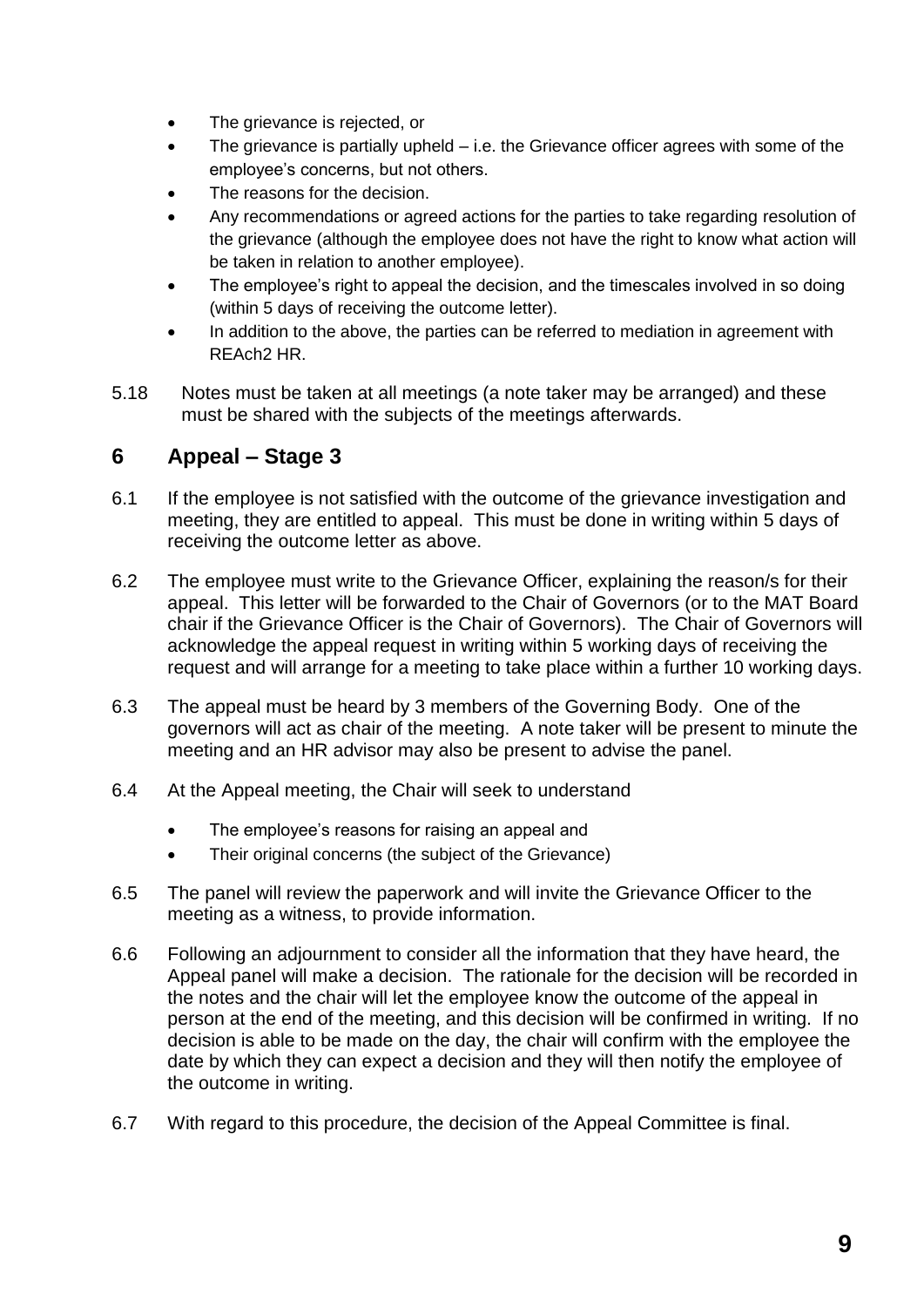## **7 Collective Grievances**

- 7.1 Where a grievance is raised by more than one employee and the nature of the grievance and the desired resolution are the same, the grievance will be treated as a collective grievance.
- 7.2 A Trade Union representative can raise a collective grievance on behalf of employees.
- 7.3 The employees with the same grievance may elect a spokesperson from amongst their number to act collectively on their behalf.
- 7.4 The principles of this procedure will also apply to collective grievances.
- 7.5 Where a grievance is raised concerning terms and conditions of employment, the resolution mechanisms may be varied to involve appropriate levels of management, dependent upon the groups of employees raising the grievance. The School, in consultation with the Trades Union representatives, and with REAch2 HR, will determine the appropriate mechanism to be followed in each case.
- 7.6 In all instances, the group of employees should formally lodge their grievance in writing by completing the Formal Grievance Form (attached at Appendix A). One form should be submitted but must be signed by all employees.
- 7.7 The decision of the Governor's Appeals Panel will be the final employer response to the grievance.
- 7.8 In instances where the exhaustion of this framework results in a failure to agree, the matter may be declared as being in dispute, and the procedures under section 10 followed. This extension does not apply to individual grievances.

#### **Failure to Agree following Negotiation**

- 7.9 In exceptional circumstances, failure to resolve a collective grievance may be referred to ACAS for conciliation and possible arbitration. Involvement of ACAS is optional and must be subject to agreement from both the School and the Trade Unions. Trade Union representatives are advised to inform their National Executive Members/Regional Officers that it is their intention to seek either conciliation or arbitration.The School would need to inform REAch2 HR and the MAT Board that it is their intention to seek either conciliation or arbitration.
- 7.10 In exceptional circumstances, the parties to a collective grievance may still fail to agree despite the collective grievance procedure being exhausted. If a dispute is declared, the matter may be referred for conciliation in accordance with section 8 below.

#### **8 Collective Disputes**

8.1 We define a collective dispute as arising from a difference between the governing body and all, or at least a substantial number of, employees at the school. The school's own collective disputes procedure applies only to those matters which fall within the purview of the governing body. The governing body notes that unions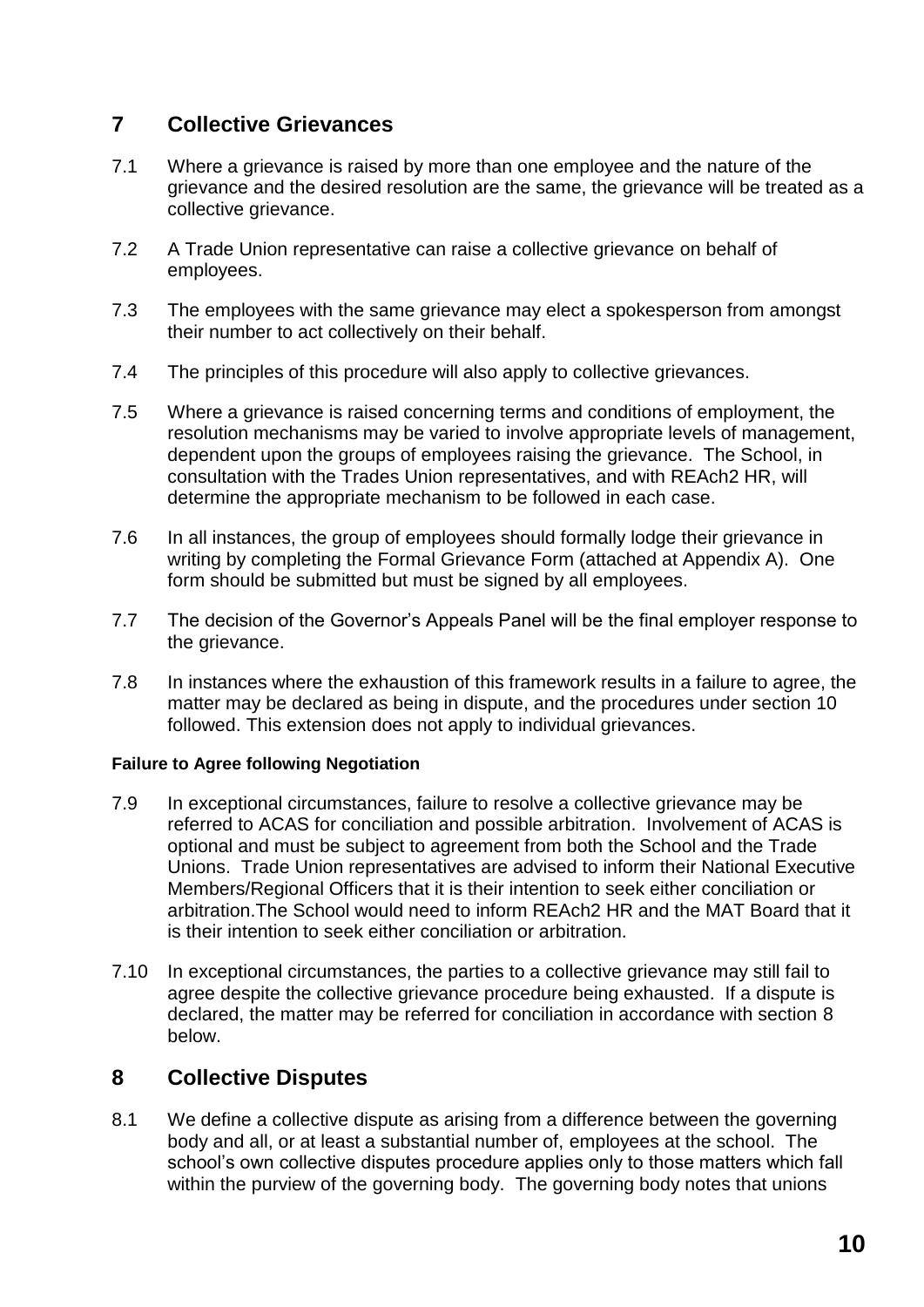representing teachers and support staff may advise their members on a collective dispute, even when their members do not form a substantial proportion of the total number of employees at the school.

- 8.2 The prime objective is to reduce the possibility of disputes arising between employees and the governing body. That is best achieved by the establishment of agreed, standing arrangements at the school for regular consultation between staff and the governing body.
- 8.3 When a dispute cannot be resolved within the context of the recommended consultative arrangements, the assistance of a third party conciliator can be sought, but the conciliator can be invited to make a determination only if the two sides to the dispute agree to such a course of action. There is no recourse to another stage in the process.

#### **9 Overlapping procedures**

9.1 If an employee raises a grievance during the disciplinary process, the grievance procedure may be put on hold for a short time (normally no more than a week) to consider the implications of the grievance on the disciplinary. If the grievance procedure is about a related matter, it may be possible to deal with the two concurrently. Similarly, where another procedural policy applies, such as sickness or capability, it may be possible to cover the elements of both procedures at a combined meeting.

#### **10 Grievances brought by ex-employees**

- 10.1 Ex-employees are entitled, by law, to have any grievance considered properly by a former employer. This was introduced in order to reduce the number of claims to the Employment Tribunal.
- 10.2 The statutory obligation to an ex-employee is a 3 step procedure as follows:
	- To lodge a grievance
	- To have a meeting
	- To appeal against the outcome of the meeting
- 10.3 A grievance may be raised in a letter of resignation or in an exit interview or questionnaire, or in a separate written submission following the end of employment.
- 10.4 Whatever route the ex-employee uses to raise the grievance, the employer must ask the ex-employee by letter, whether s/he wishes to pursue the grievance and must be given a choice of either the 3 step procedure or the modified 2 step procedure.
- 10.5 It is the ex-employee's decision on whether the statutory 3 or the modified 2 step procedure is used.
- 10.6 In general, grievances raised more than 3 months after the end of employment do not need to be formally considered, however, advice should be sought in each case from REAch2 HR.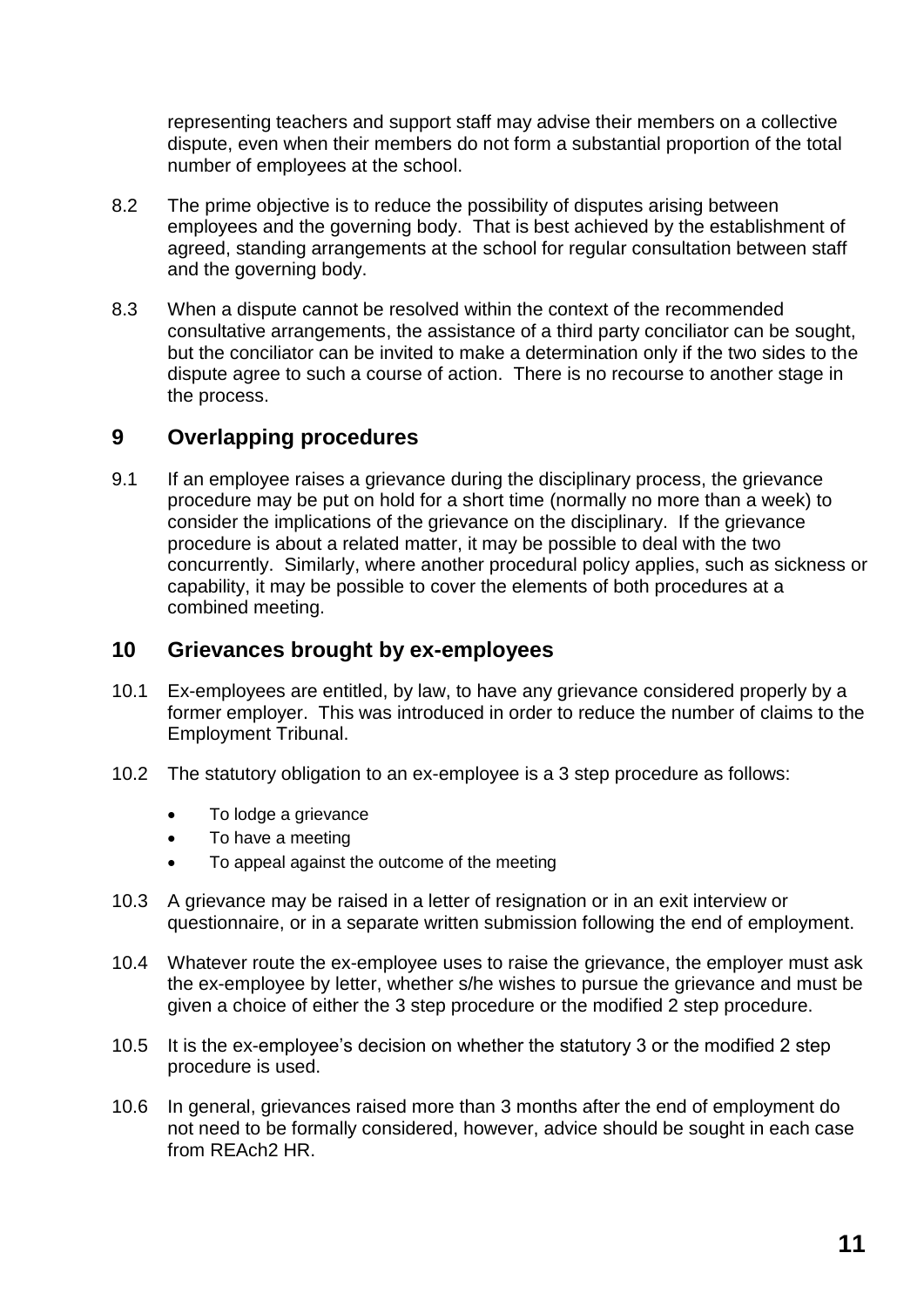#### **10.7 Statutory 3 step procedure**

| STEP <sub>1</sub> | Ex-employee sets out the grievance in writing to the Headteacher or Chair of      |
|-------------------|-----------------------------------------------------------------------------------|
|                   | Governors                                                                         |
| STEP 2            | A meeting is arranged with the ex-employee, who may be accompanied by             |
|                   | his/her trade union or professional association representative or former work     |
|                   | colleague and no-one else to consider the grievance. The decision of this         |
|                   | meeting and the right of appeal is confirmed in writing to the ex-employee.       |
| STEP <sub>3</sub> | If required, an appeal to a panel of governors is arranged. The decision of this  |
|                   | panel is communicated in writing to the ex-employee. There is no further right of |
|                   | appeal.                                                                           |

#### **10.8 Modified 2 step procedure (if the ex-employee – decides to accept this procedure)**

| STEP <sub>1</sub> | Ex-employee sets out the grievance in writing to the Headteacher or Chair of<br>Governors                                 |
|-------------------|---------------------------------------------------------------------------------------------------------------------------|
| STEP 2            | The Headteacher or Chair of Governors responds in writing within 28 days of the<br>receipt of the grievance notification. |

- 10.9 If the employee leaves employment whilst his/her grievance is in progress, the Headteacher must write to the employee (ex-employee) to ask whether s/he wishes to continue with consideration of the grievance. The following options need to be offered to the individual.
	- To complete the procedure that has already started, provided that the procedure has passed Stage 2
	- To follow the statutory 3- step procedure, if the grievance has not yet reached the formal Stage 1
	- To follow the modified 2 step procedure if the grievance has not yet reached the formal Stage1.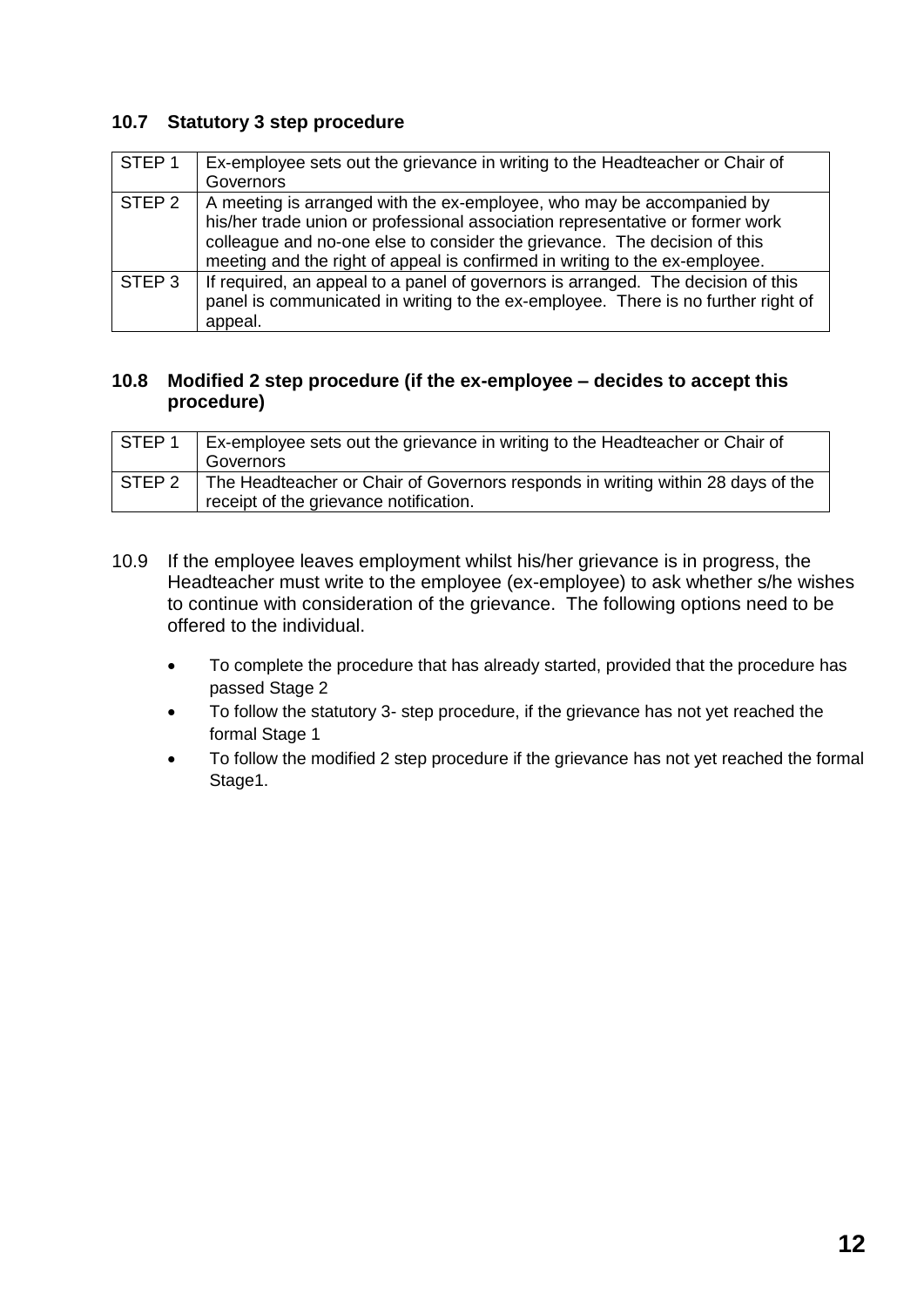#### **Guidelines for Conducting the Investigation**

#### **Pre-investigation**

Invite the complainant to an interview first, ensuring they are:

- Offered the right to be accompanied
- Reminded that they should bring along any documentary evidence that they may think is useful
- Asked to bring the name of any witnesses that they think should be seen and why

Inform the person whom the grievance has been raised against and invite them to interview ensuring they are:

- Offered the right to be accompanied
- Reminded to bring along any documents they feel may be useful.
- Asked to bring the name of any witnesses they think should be seen and why

#### **The interview/ meeting**

- Remind attendees of confidentiality and that any information will be shared with either party and disclosed in the course of the investigation to relevant parties.
- Go over the process of the investigation and give them a copy of this policy
- Go over the process of the interview/meeting

#### **Interviews with witnesses**

Explain to the witness why they have been called and clarify they are not themselves the subject of the grievance procedure.

Explain to witnesses that their statements will be disclosed to all parties concerned (however, it is possible, in certain special circumstances – for example to protect a witness – that the employer might withhold some information.)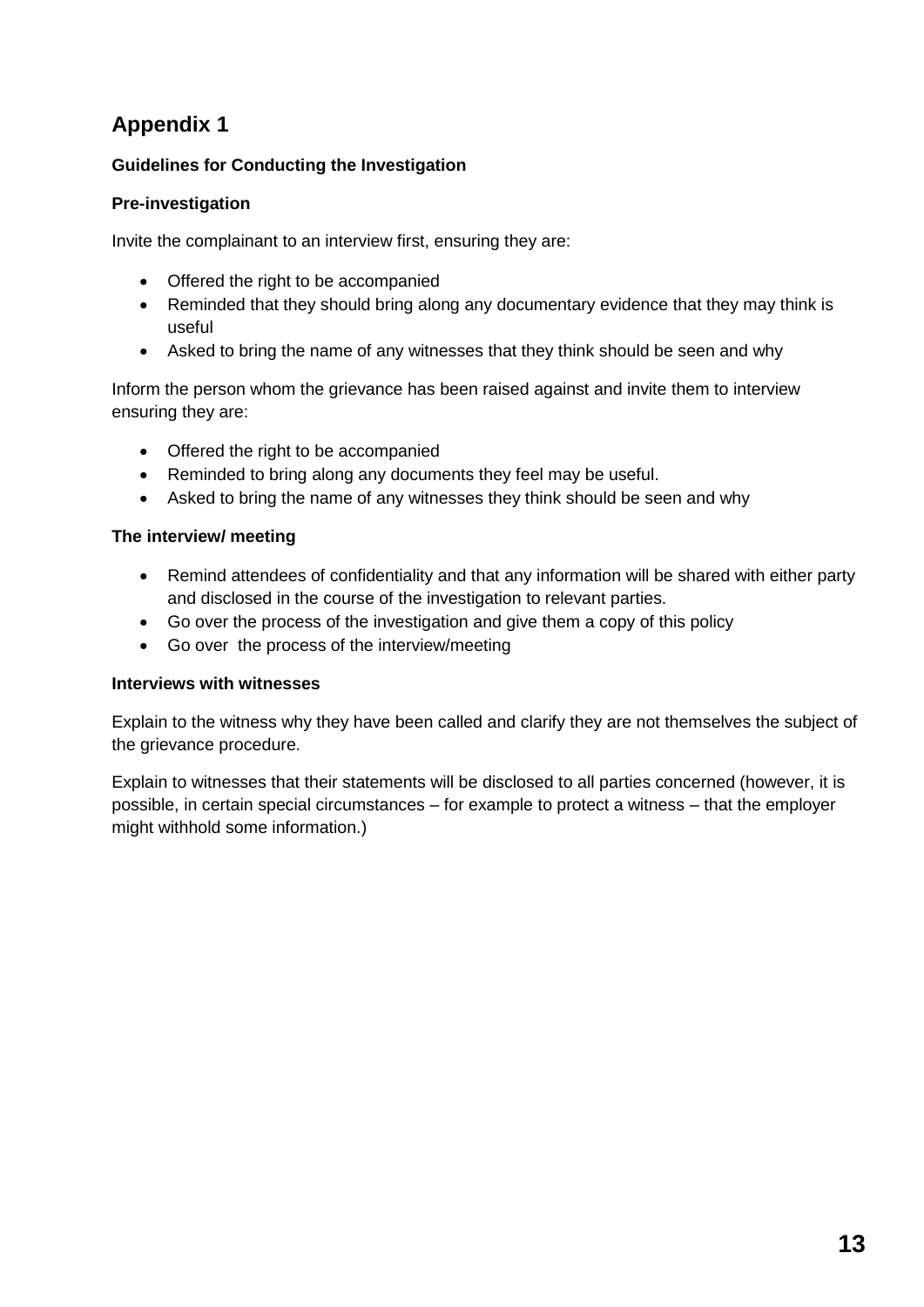#### **Guidelines for Conducting a Grievance meeting**

- Hold the session away from interruptions and in private
- Allow the employee an opportunity to speak openly about their grievance and listen carefully to what they have to say.
- Endeavour to explore and understand what the grievance is about, including the feelings behind the facts.
- Ask open ended questions, including asking the employee what resolution they are looking for.
- Reflect back a summary of what you have understood the employee to say and check this is correct.
- Explore possible solutions
- These meetings can become heated and emotional. Stay calm and allow feelings to be expressed and to cool down. Once this has occurred you can begin to look for constructive solutions.
- Encourage the employee to suggest constructive solutions and suggest solutions yourself.
- Seek an adjournment if necessary
- Take time to make a decision, and if the grievance is being conducted by a line manager, consider if it needs to be escalated to the Headteacher.
- Accept that it may not be possible to satisfy everything the employee wants.

Following the meeting, write up the notes into a summary of key points and agreed actions and send this to the employee. Check this document regularly to ensure actions are taking place.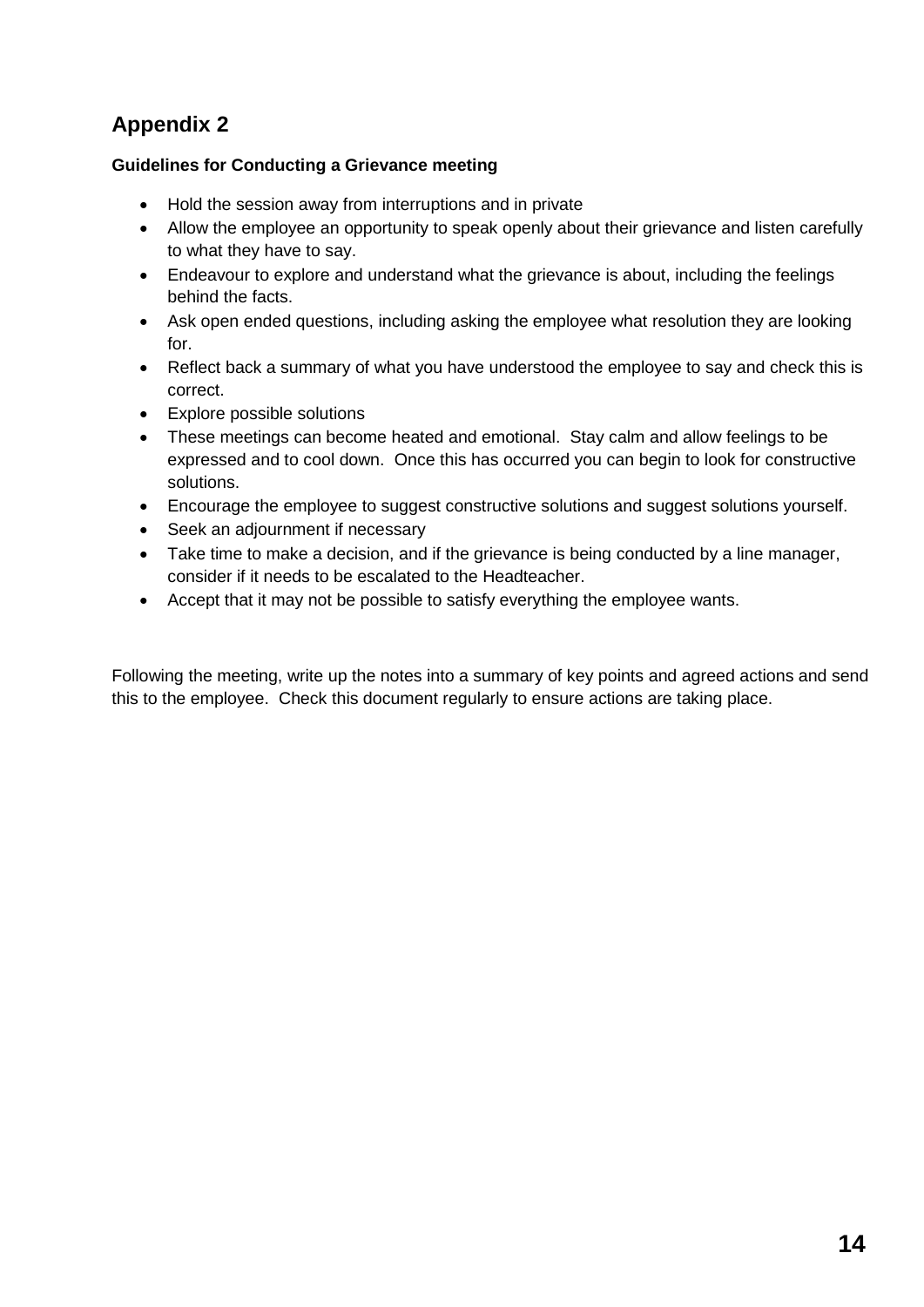#### **Conducting an Appeal Meeting**

A representative of REAch2 HR may be invited to attend by the committee to offer specialist advice to the panel.

- 1. Chair opens the meeting, makes introductions and explains the process of the meeting
- 2. The person raising the grievance (or their representative), presents their case, explaining their reason for appealing the decision of the original investigation.
- 3. The Investigating officer from Stage 1 and 2 may ask questions of the person who raised the grievance or their representative.
- 4. Members of the Appeal committee and the REAch2 HR representative may ask questions of the person who raised the grievance.
- 5. The Investigating officer responds to the person who raised the grievance's case.
- 6. The person who raised the grievance, or their representative may ask questions of the Investigating officer.
- 7. Members of the Appeal committee and the REAch2 HR representative may ask questions of the Investigating officer
- 8. The Investigating officer sums up their case.
- 9. The person who raised the grievance sums up their case.
- 10. The Chair adjourns the meeting in order for the panel to discuss the case. The REAch2 HR representative remains to advise.

This procedure may be varied with the agreement of all parties.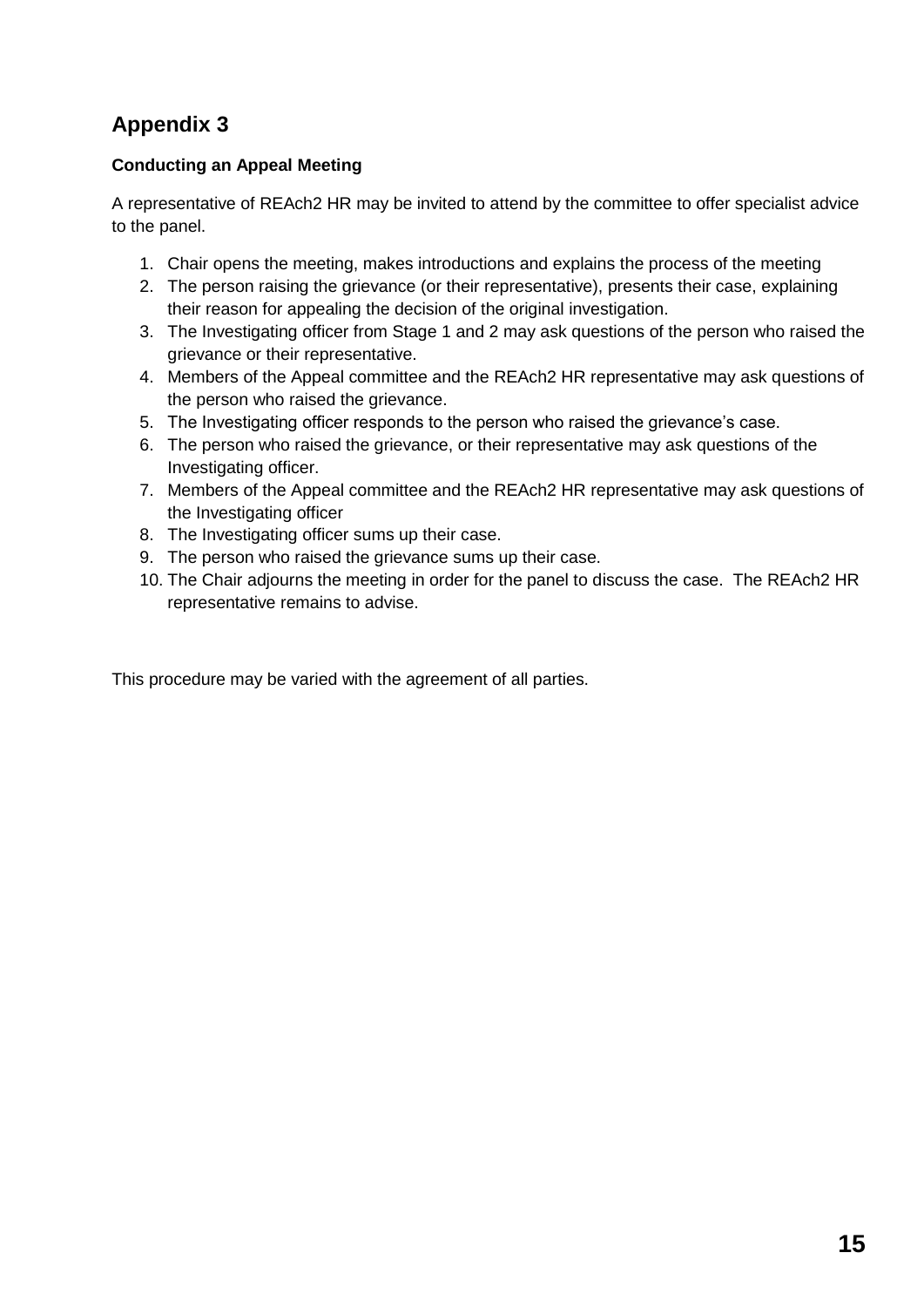#### **Employee's notification of Grievance form**

This form may be used to submit a grievance in accordance with Stage 1 of the formal grievance procedure.

You and your trade union representative should complete the form and hand it to your Head Teacher and/or the Chair of Governors. You should keep a copy.

| Name.       | -<br>ט וטטו.            |
|-------------|-------------------------|
| held:<br>אי | -<br>.<br>ner<br>.<br>∽ |

Describe briefly the nature of your grievance (continue on a separate sheet if necessary – please attach any extra sheets)

When did you first raise your grievance, and with whom?

What action has been taken to resolve your grievance in the informal stage?

| If YES: | Do you wish your representative to receive correspondence?             | YES/NO |
|---------|------------------------------------------------------------------------|--------|
|         | Please identify the representative and where s/he may be<br>contacted? |        |

Has your trade union or professional association representative been informed? YES/NO

Signed.................................................................. Date................................................. Print name............................................................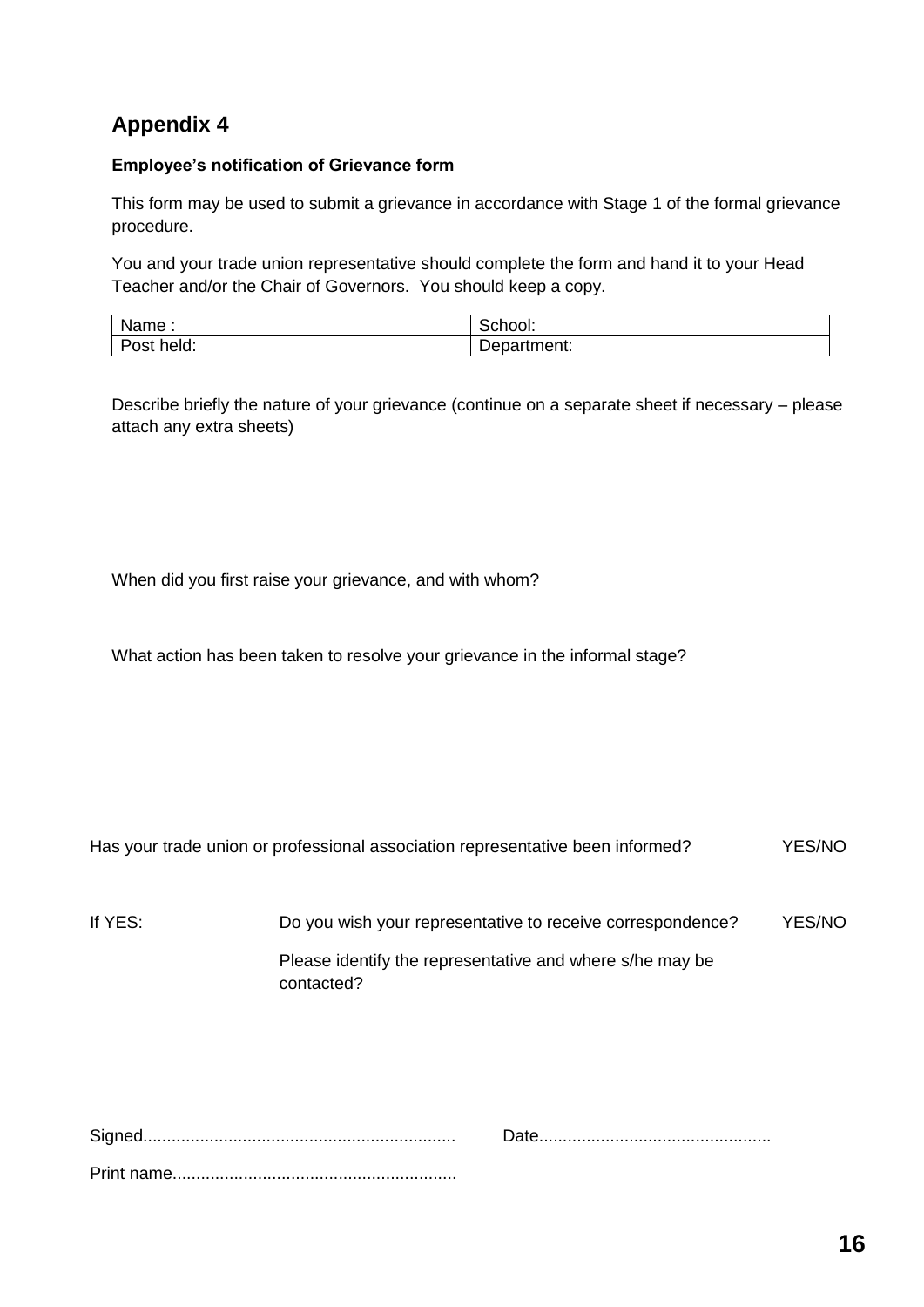#### **Standard letter template – Invite letter**

Strictly private and confidential

**Date** 

Dear

Re: Grievance meeting at xxxxxxxxxxxxxxxxxxxxxxxxx Academy

I am writing to you in response to your written request to invoke the REAch2 Grievance Policy in relation to issues whilst employed as a xxxxxxxxxxxxxxxxxxxxx at this academy.

In accordance with the procedure, I am inviting you to attend a meeting arranged as follows:

Date:

Time:

Venue:

In accordance with the policy, you are welcome to be accompanied by a Trade union/Professional Association representative or a colleague. I would be very grateful if you could contact xxxxxxxxx on xxxxxxxxxxxxxxxxxxxxxxx to confirm attendance at this meeting.

Yours sincerely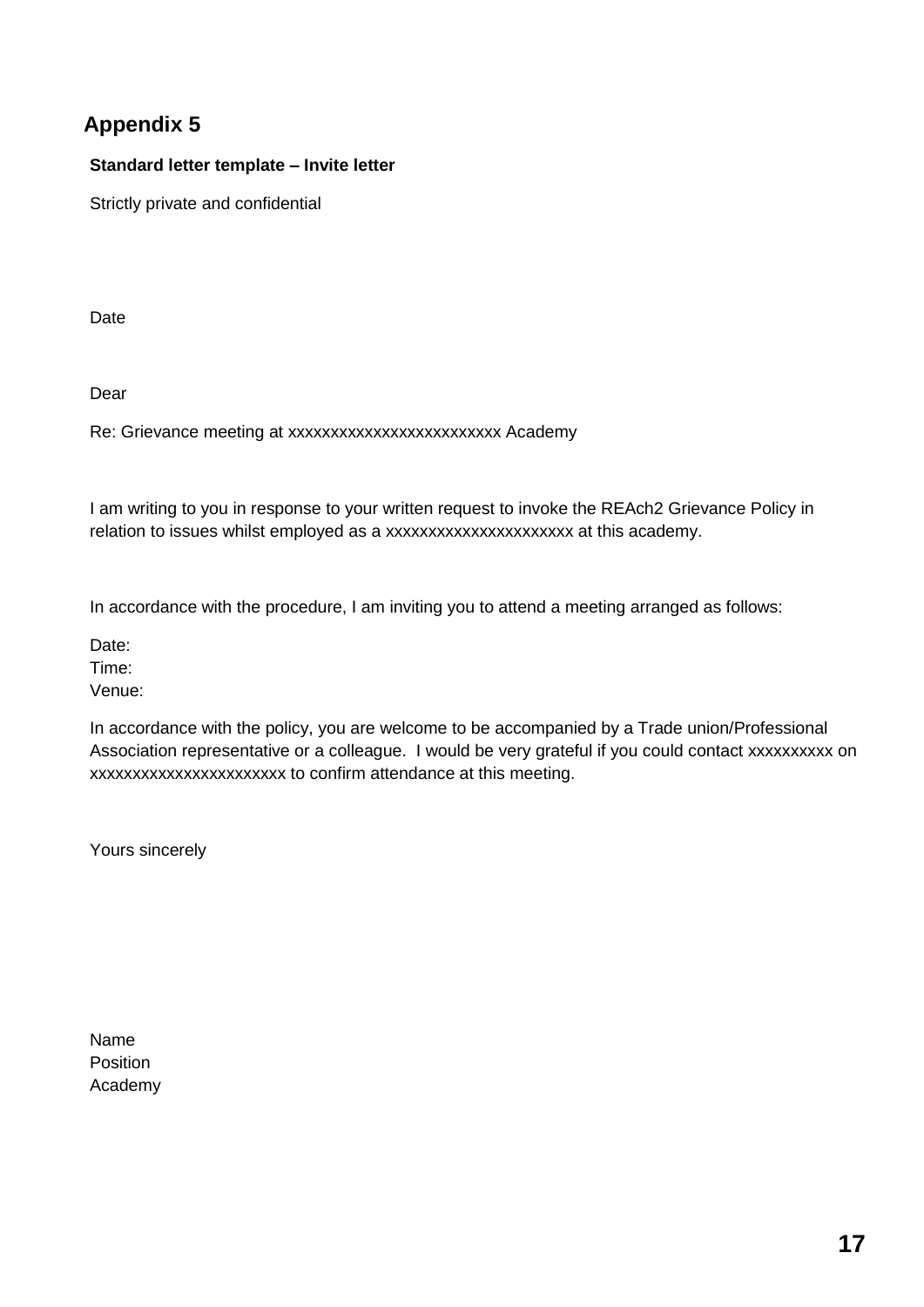## **Appendix 6 – Template letters**

**Stage 2 Outcome letter**

Strictly private and confidential

**Date** 

Dear xxxxxxxxxxxxxxxxxxxxxxxx

I am writing further to our meeting on xxxxxxxxx which took place in accordance with Stage 2 of the REAch2 Grievance Policy, to enable us to discuss your concerns. I am enclosing a copy of the notes of the meeting.

Having explored the issues fully with you and fulfilling the appropriate investigations in order for me to understand fully the nature of your concern. I am now able to deliver my response.

You raised the following concerns in your grievance: [outline here the grievance]

NB insert here the information that has been gathered and how to substantiate/refute these allegations

I trust that you will have found my response helpful and I would like to take this opportunity to thank you for bringing these issues to my attention. We appreciate feedback from staff in order that we can continually work to improve working practices. In accordance with the REAch2 Grievance Policy, if you are still dissatisfied with the outcome of the grievance meeting, you may take your concerns to the appeal stage within 10 working days of receiving this letter. I do hope you feel that your concerns have been addressed.

If you wish to discuss any aspect of this letter, please don't hesitate to contact me.

May I take this opportunity to wish you all the best for the future.

Yours sincerely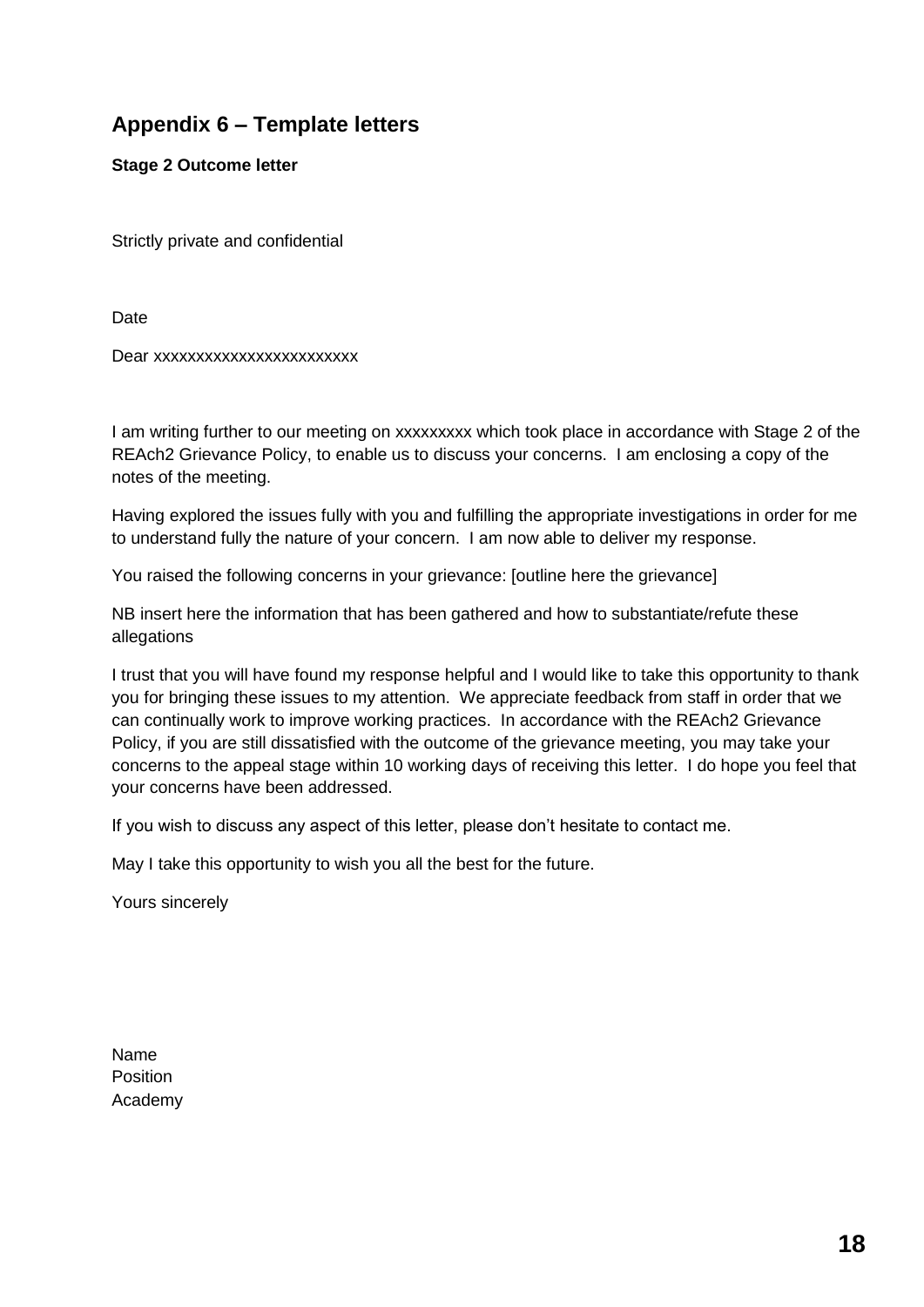## **Appendix 7 – Template letters**

#### **Invite letter for Stage 3 – Appeal**

Strictly private and confidential

Date

Dear

Re: Grievance Appeal Meeting at xxxxxxxxx Academy

I am writing to you in response to your written appeal of Stage 2 of the REAch2 Appeal Policy. This is in relation to issues whilst employed as a xxxxxxx within this academy.

In accordance with the REAch2 Grievance Policy, I am inviting you to attend a meeting arranged as follows:

Date: Time: Venue:

In accordance with the REAch2 Grievance Policy, you are welcome to be accompanied by a trade union or professional association representative or a colleague. I would be grateful if you could confirm your attendance at this meeting to xxxxxxxxxxxxxxxxxxxxxx on xxxxxxxxxxxxxxxxxxxxx.

Yours sincerely